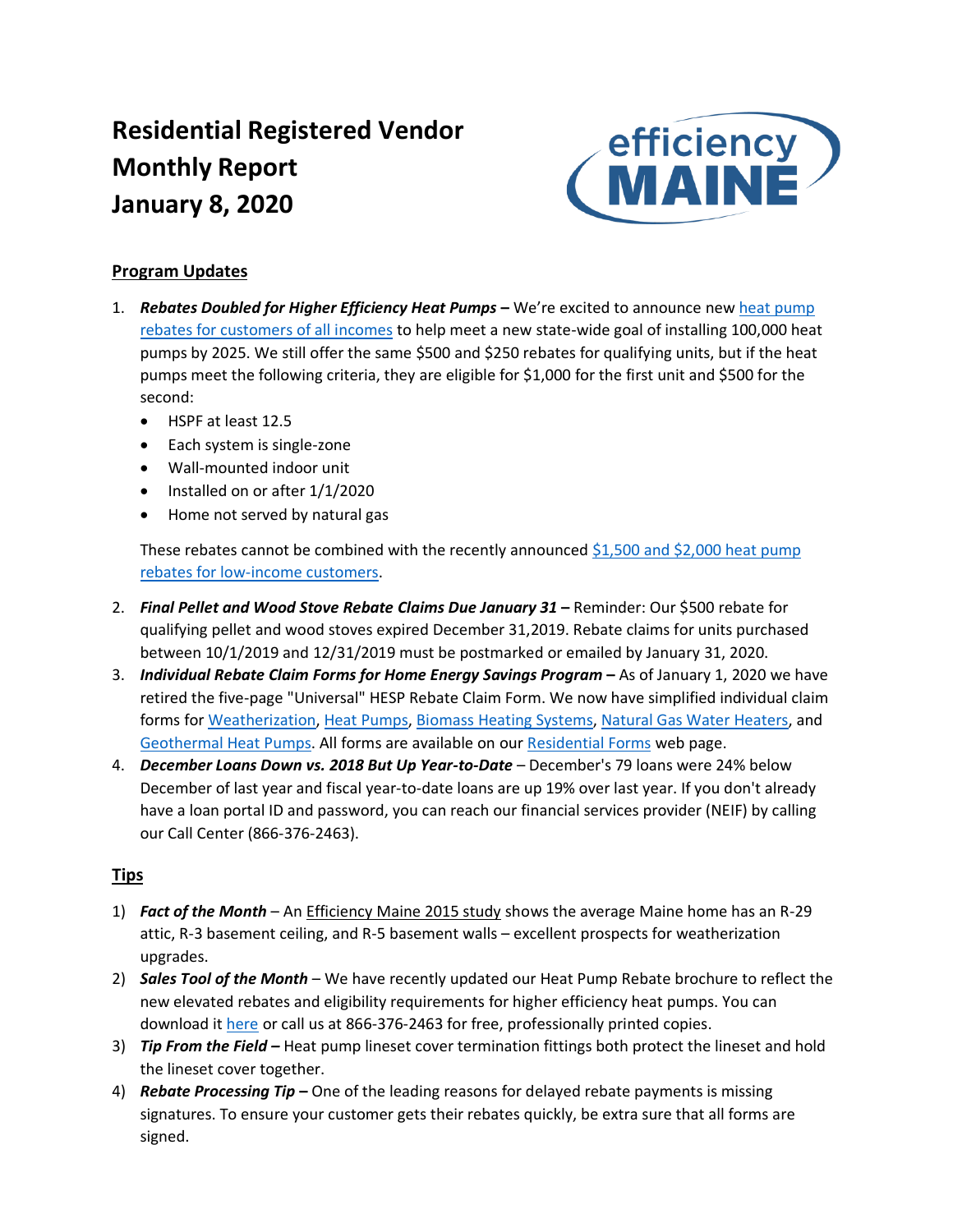## **Home Energy Savings Program (HESP)**



**HESP Number of Rebates - Last 12 Months**

#### **Fiscal Year-to-Date Rebate Comparison**

| # | <b>HESP Rebate Type</b>         | <b>FYTD 15</b> | <b>FYTD 16</b> | <b>FYTD 17</b> | <b>FYTD 18</b> | <b>FYTD 19</b> | <b>FYTD 20</b> |
|---|---------------------------------|----------------|----------------|----------------|----------------|----------------|----------------|
| 1 | Heat Pumps - 1st Indoor Units   | 4,277          | 3,184          | 2,945          | 3,058          | 2,910          | 3,772          |
| 2 | Heat Pumps - 2nd Indoor Units   | 0              | 0              | 432            | 1,395          | 1,423          | 2,362          |
| 3 | Air Sealing                     | 1,143          | 925            | 655            | 465            | 513            | 557            |
| 4 | <b>Attic Insulation</b>         | 506            | 555            | 452            | 318            | 387            | 460            |
| 5 | <b>Basement Insulation</b>      | 403            | 309            | 257            | 173            | 298            | 377            |
| 6 | Wall Insulation                 | 97             | 118            | 130            | 89             | 153            | 149            |
| 7 | Geothermal HP                   | 39             | 29             | 41             | 9              | 6              | 11             |
| 8 | Pellet Boiler                   | 201            | 50             | 48             | 37             | 22             | 33             |
|   | <b>Total Measures Installed</b> | 6,666          | 5,170          | 4,960          | 5,544          | 5,712          | 7,721          |

#### (July 1 – December 31)

## **Home Energy Loans**



## **Home Energy Loans Funded**